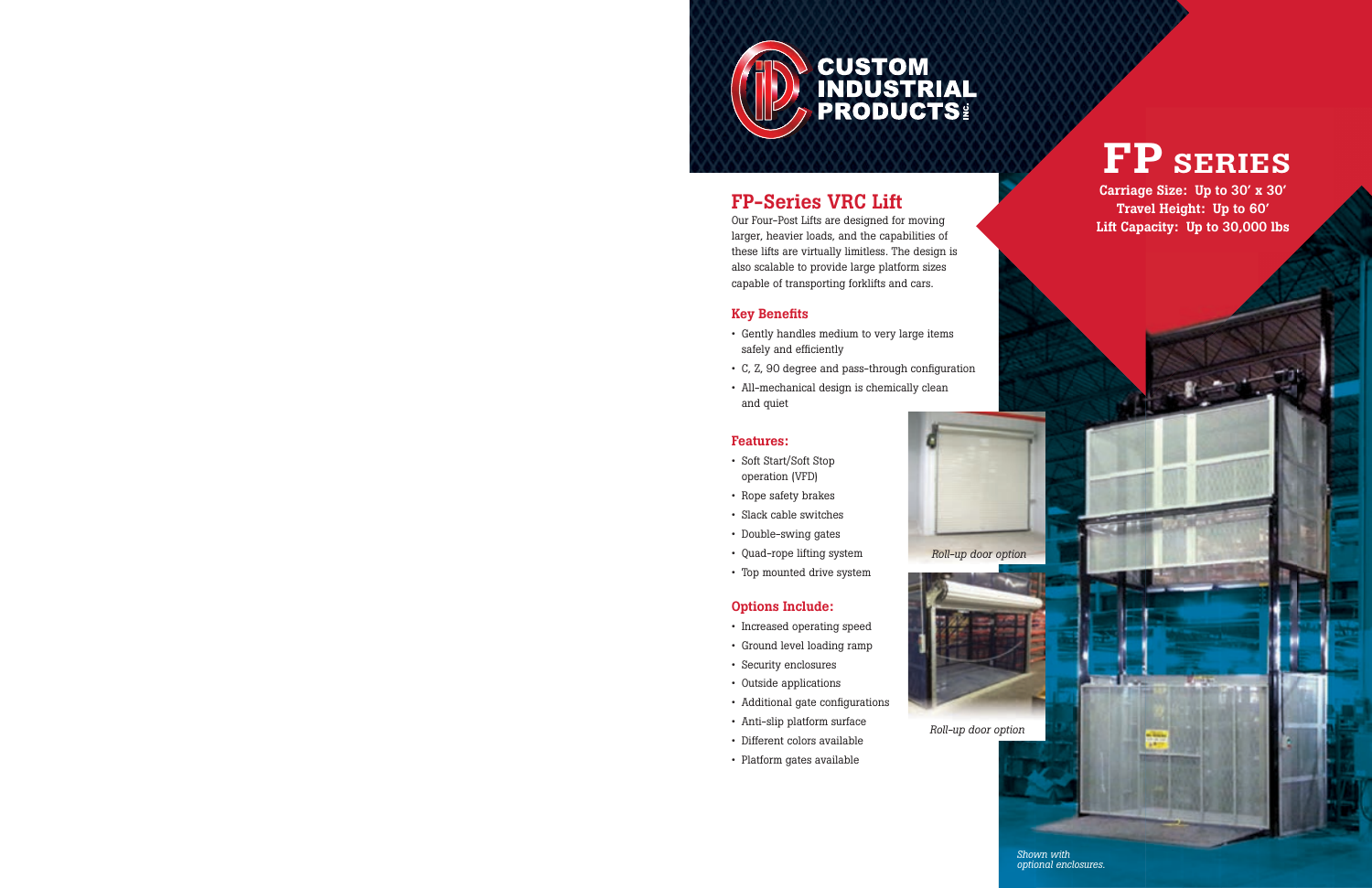

#### Specifications

- Lifting Capacity: Up to 30,000 lbs
- Carriage Size: Up to 30'W x 30'D
- Travel Height: Up to 60'
- Speed: 19 to 21 feet per minute standard
- Number of Levels: Up to 6 stops
- Load/Unload Config: "C", "Z", 90° or pass-through pattern
- Power: 230V/3P or 460V/3P
- Mounting: Surface or Pit
- Gate Configuration: Double-swing standard
- Flexible Load Heights

Refers to the unloading and loading pattern of the lift. This lift allows for loading and unloading on the same side ("C") or from front to rear ("Z").

# A: Clear Carriage Width: C-Configuration Z-Configuration Pass Through<br>Configuration 90<sup>0</sup>-Configuration

#### FP-Series VRC Lift Configuration



### Top *View* of *Vinc*

### FP SERIES VRC Lift

#### Top View with Enclosures Top View





#### Front View of VRC Only Front View of VRC Only



Dimensions are for reference use only and may vary from actual unit. **DO NOT** perform building modifications based on these dimensions. Accurate engineering drawings will be provided after approved order has been placed.

With Enclosures